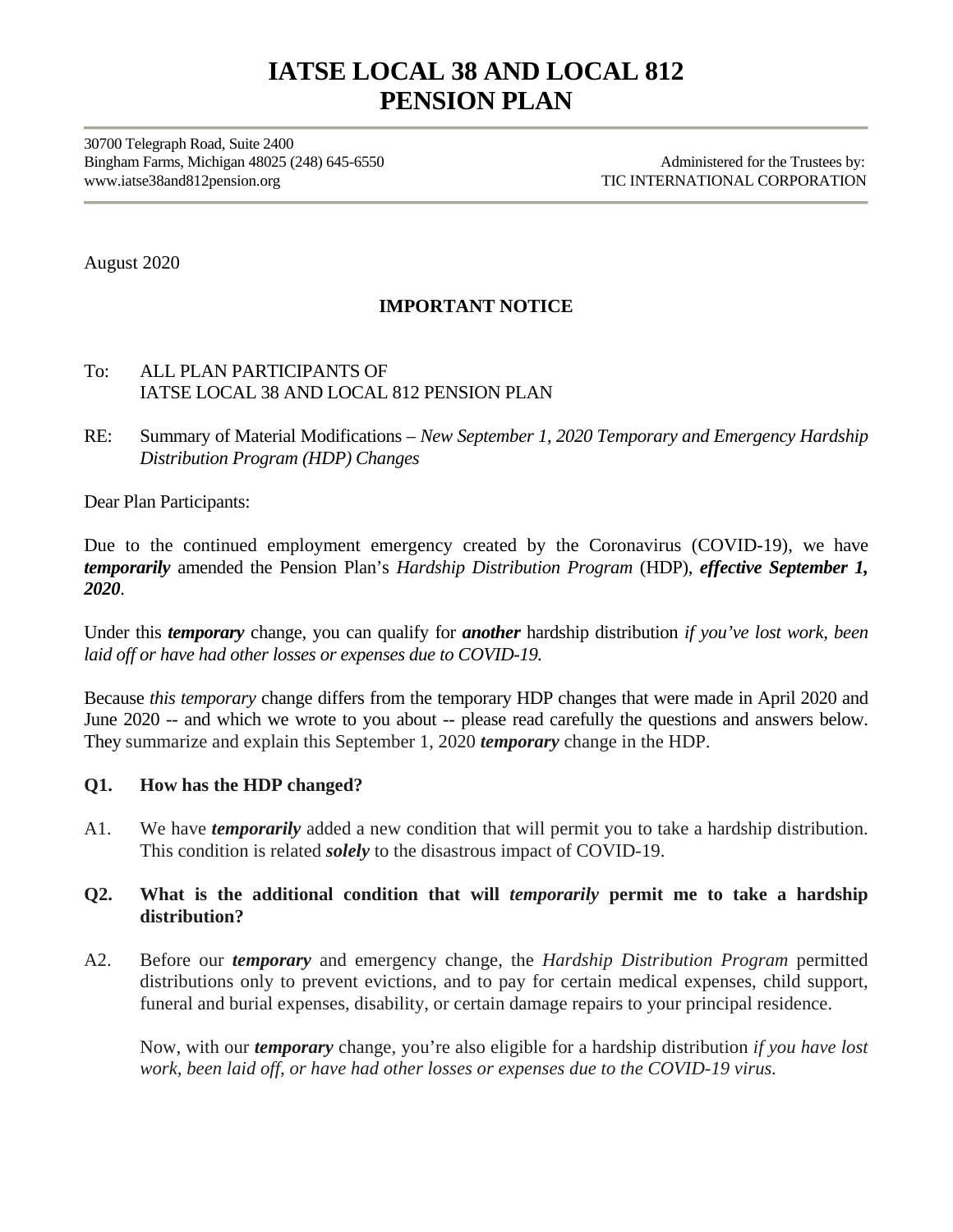# **Q3. To qualify for this COVID-19 related hardship distribution, must I have a minimum account balance?**

A3. Yes. You must have a minimum account balance of **\$12,500**.

## **Q4. Is there a minimum distribution amount related to this COVID-19 hardship distribution?**

A4. Yes. The minimum distribution amount is **\$2,500**. That is, there will be no COVID-19 related distributions *under* **\$2,500**.

## **Q5. Is there a cap on how much hardship distribution is available under this** *temporary* **COVID-19 related criteria?**

A5. Yes, there's a cap. For this COVID-19 related hardship distribution, you can only take the *lesser of \$20,000, or thirty percent (30%) of your vested account balance*.

So, in no case can anyone take more than \$20,000 in a hardship distribution under this *temporary* COVID-19 related measure.

## **Q6. When does this** *temporary* **COVID-19 related change expire?**

A6. It expires on December 31, 2020.

## **Q7. If I received a COVID-19 related hardship distribution earlier this year, am I eligible for another COVID-19 related hardship distribution?**

A7. It depends.

If you received a COVID-19 related hardship distribution between April 1, 2020 and August 31, 2020, you *must* still have a minimum vested account balance of *\$12,500* and request a distribution amount of at least *\$2,500* to qualify for *another* COVID-19 related distribution.

If you received a COVID-19 related hardship distribution between April 1, 2020 and August 31, 2020, and your vested account balance is now *less* than \$12,500, you are *ineligible* for another COVID-19 related hardship distribution.

## Q8: **If I did** *not* **receive a COVID-19 related hardship distribution** *before* **September 1, 2020, can I request** *two* **COVID-19 related hardship distributions before the end of the year?**

No. You can only request *one* COVID-19 related hardship distribution between September 1, 2020 and December 31, 2020.

## **Q9. If I qualify for this COVID-19 related hardship distribution, can I be paid directly from the Pension Fund?**

A9. Yes. We'll pay you directly if you qualify for this *temporary* COVID-19 related hardship distribution.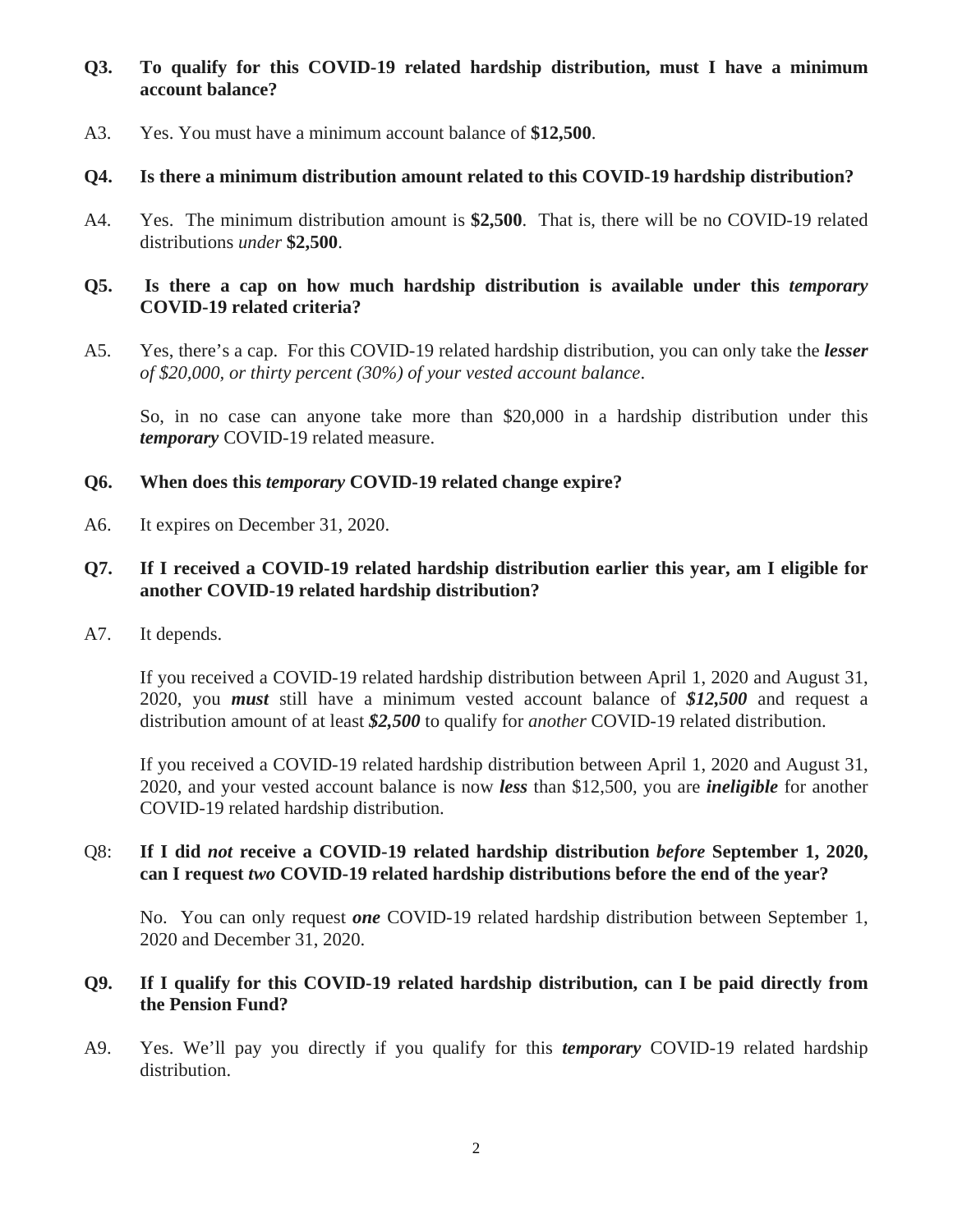#### **Q10. How do I establish eligibility for this COVID-19 related hardship distribution?**

A10. You must simply certify, in writing, that *you have lost work, been laid off, or had other losses or expenses due to the COVID-19 virus*. But, we could require additional proof to confirm your eligibility.

#### **Q11. Will taxes be applied to this** *temporary* **COVID-19 related distribution?**

A11. Michigan taxes *will* be deducted from your COVID-19 related distribution. So, your hardship distribution is net this tax withholding.

Federal taxes will *not* be deducted from your COVID-19 related distribution. But, you should consult with your tax advisor regarding your liability for federal taxes.

Your COVID-19 hardship distribution is *not* subject to the 10% excise tax that is normally associated with hardship distributions.

## **Q12. Can I pay back my COVID-19 related hardship distribution to the IATSE Local 38 and Local 812 Pension Plan?**

A12. Yes. For a period of up to three (3) years from the date of your COVID-19 related hardship distribution, you may pay back all or part of your distribution. You should consult with your tax advisor as to the tax implications for any amounts you repay.

#### **Q13. Is my spouse's consent required before I can collect this** *temporary* **hardship distribution?**

A13. Yes, like *all other* hardship distributions, your spouse *must* consent to this distribution.

#### **Q14. What if I'm divorced?**

- A14. If you're divorced, we *must* review your divorce decree or QDRO before you can collect this hardship distribution. This is the same procedure that is followed for *all* distributions from the Pension Plan -- including *all* hardship distributions.
- **Q15. Does this** *temporary* **change affect any of the other, existing criteria for a hardship distribution?**
- A15. No. This emergency and temporary modification does *NOT* change any of the other rules related to the HDP.

## **Q16. What if I took a hardship distribution within the last twelve (12) months for a reason other than COVID-19?**

A16. If that's the case, you *may* still qualify for the COVID-19 related hardship distribution.

But, if your earlier distribution is already at the maximum amount permitted under the *Hardship Distribution Program* -- *i.e.,* half of your account balance or \$75,000 -- you're ineligible for this COVID-19 related distribution regardless of your circumstances.